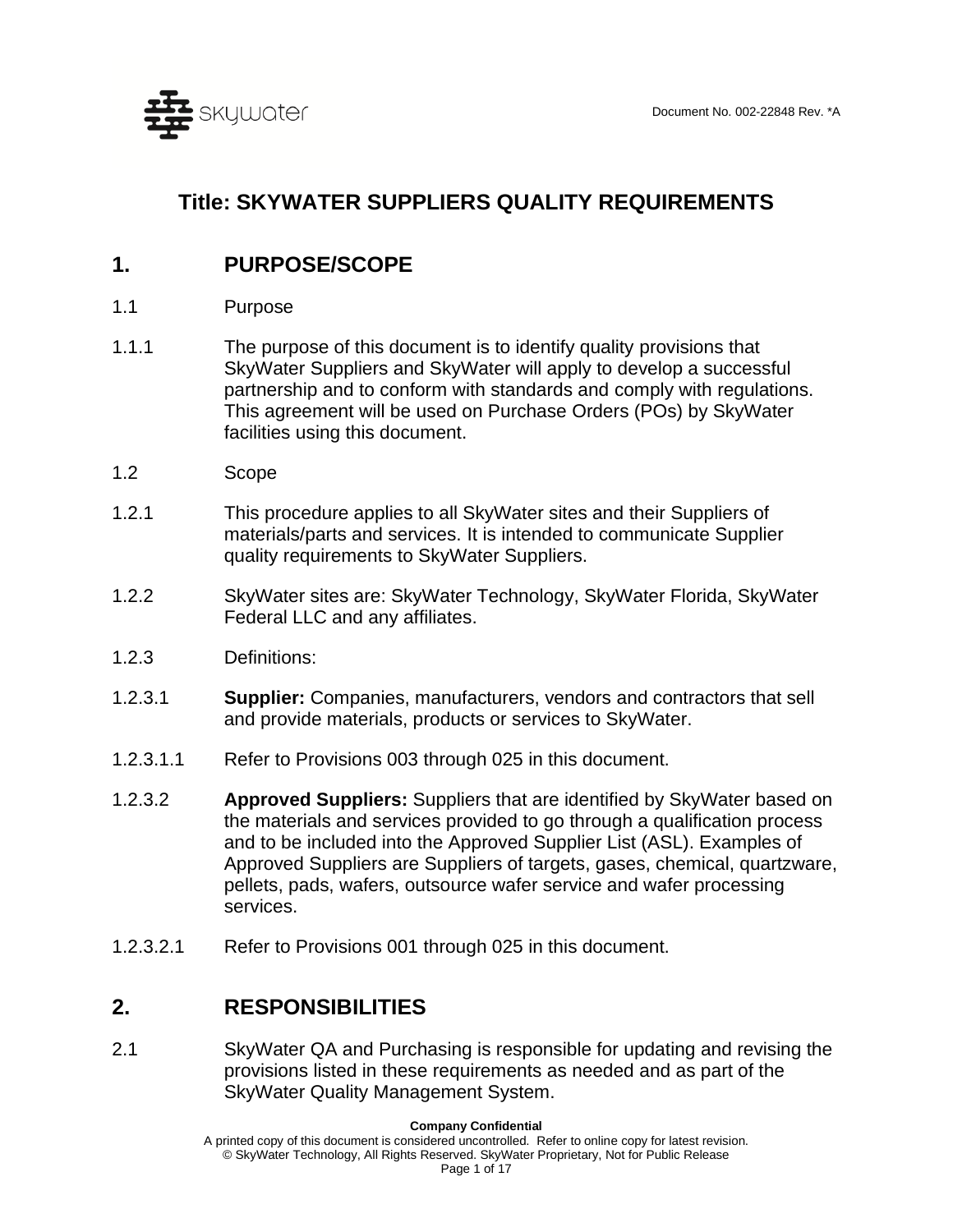

# **3. REFERENCED DOCUMENTS: SkyWater Internal Use Only**

- 3.1 [Referenced Documents \(DMS\)](http://doc.skywatertechnology.com/docdetails.do?parameter=submitsearch&submitsearch=docdetails&docnum=002-22848&searchresultsurl=/doclocate.do?) CTRL-Click (click if PDF) on the above link to access the Document Management System (DMS) details page for the spec. Then click on the "Reference Documents" **B**<sub>B</sub> button to bring up the list of referenced documents.
- **4. MATERIALS: N/A**
- **5. EQUIPMENT: N/A**
- **6. SAFETY: N/A**

# **7. CRITICAL REQUIREMENTS SUMMARY:**

## **7.1 Quality Provisions Structure**

7.1.1 SkyWater's quality requirements to its Suppliers are listed as provisions. This agreement is identified on all POs. When a Supplier accepts the Purchase Order, they are expected to comply with all the Quality Provisions listed. If a Supplier cannot meet the Quality Provision or feels that it is not applicable, they must contact SkyWater to resolve the issue before accepting the Purchase Order.

# **8. OPERATING PROCEDURES AND RESPONSIBILITIES**

| <b>Provision#</b>    | <b>Provision Title</b>                                       | Page |
|----------------------|--------------------------------------------------------------|------|
| <b>Provision 001</b> | <b>Quality Management System</b>                             | 3    |
| <b>Provision 002</b> | Approved Supplier of Materials, Parts and<br><b>Services</b> | 4    |
| <b>Provision 003</b> | Identification, Preservation, Packaging, and<br>Packing      |      |
| <b>Provision 004</b> | <b>Measuring &amp; Test Equipment</b>                        |      |
| <b>Provision 005</b> | Shelf Life/Expiration Date                                   |      |
| <b>Provision 006</b> | <b>Temperature Sensitive Material</b>                        | 8    |
| <b>Provision 007</b> | Notification of Non-conformances                             | 8    |

# **Table of Contents**

**Company Confidential**

A printed copy of this document is considered uncontrolled. Refer to online copy for latest revision. © SkyWater Technology, All Rights Reserved. SkyWater Proprietary, Not for Public Release Page 2 of 17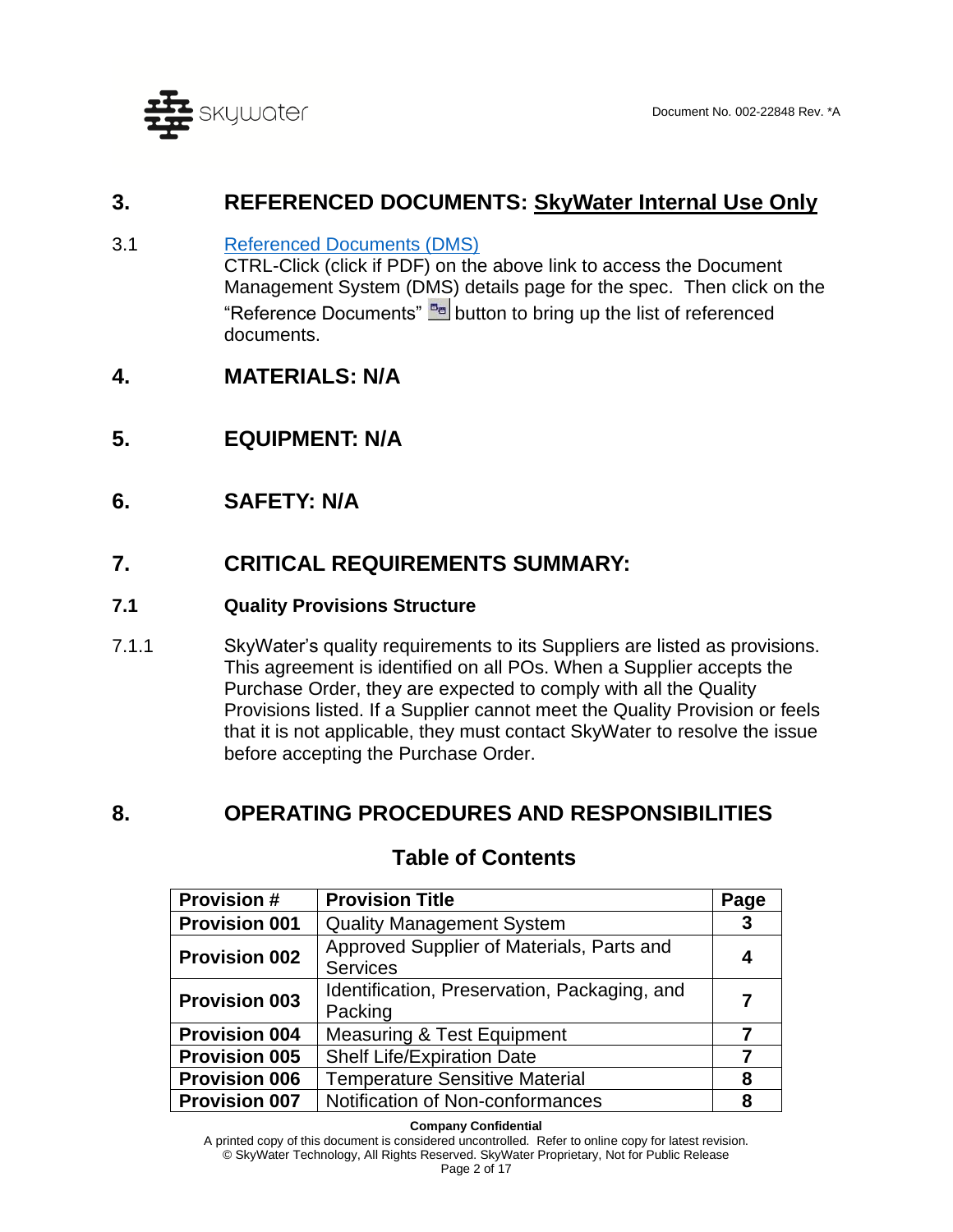

| <b>Provision #</b>   | <b>Provision Title</b>                                                  | Page |
|----------------------|-------------------------------------------------------------------------|------|
|                      | Responsibility                                                          |      |
| <b>Provision 008</b> | <b>Control of Direct and Lower-Tier Supplier</b>                        | 9    |
| <b>Provision 009</b> | <b>Supplier Corrective Action Request</b>                               | 9    |
| <b>Provision 010</b> | <b>Parts Substitution</b>                                               | 10   |
| <b>Provision 011</b> | <b>Obsolete Parts</b>                                                   | 10   |
| <b>Provision 012</b> | Safety Data Sheet (SDS)                                                 | 10   |
| <b>Provision 013</b> | <b>Right of Access</b>                                                  | 10   |
| <b>Provision 014</b> | Government, SkyWater, or Customer<br>Property                           | 10   |
| <b>Provision 015</b> | Notification of Changes                                                 | 11   |
| <b>Provision 016</b> | Drop-shipped Parts and Material                                         | 11   |
| <b>Provision 017</b> | Requirements for Interaction with External<br>Providers                 | 12   |
| <b>Provision 018</b> | <b>Supplier Control and Monitoring</b>                                  | 12   |
| <b>Provision 019</b> | Supplier audits for Verification and Validation                         | 12   |
| <b>Provision 020</b> | <b>Controls for Design and Development</b>                              | 13   |
| <b>Provision 021</b> | <b>Special Requirements, Key Characteristics</b><br>and Critical Items  | 13   |
| <b>Provision 022</b> | <b>Statistical Process Control for Product</b><br>Acceptance            | 14   |
| <b>Provision 023</b> | <b>Samples and Qualification</b>                                        | 14   |
| <b>Provision 024</b> | Use of Designated or Approved External<br>Providers                     | 14   |
| <b>Provision 025</b> | Retention of documented information, quality<br>records and disposition | 15   |

## <span id="page-2-0"></span>**8.1 Provision 001 – Quality Management System:**

- 8.1.1 Approved Suppliers are required to maintain a certification to ISO9001 by a third-party certification body accredited registrar. The Supplier shall notify SkyWater of any changes to the QMS, i.e. certification status, facility relocation, additions of new sites.
- 8.1.2 The Supplier shall ensure that personnel doing work under the organization's control are aware of their contribution to product or service conformity, their contribution to product safety and the importance of ethical behavior.
- **Company Confidential** 8.1.2.1 The organization shall determine the requirements for the products and services including consideration of personal and product safety. The organization shall plan, implement, and control the Quality Management

A printed copy of this document is considered uncontrolled. Refer to online copy for latest revision. © SkyWater Technology, All Rights Reserved. SkyWater Proprietary, Not for Public Release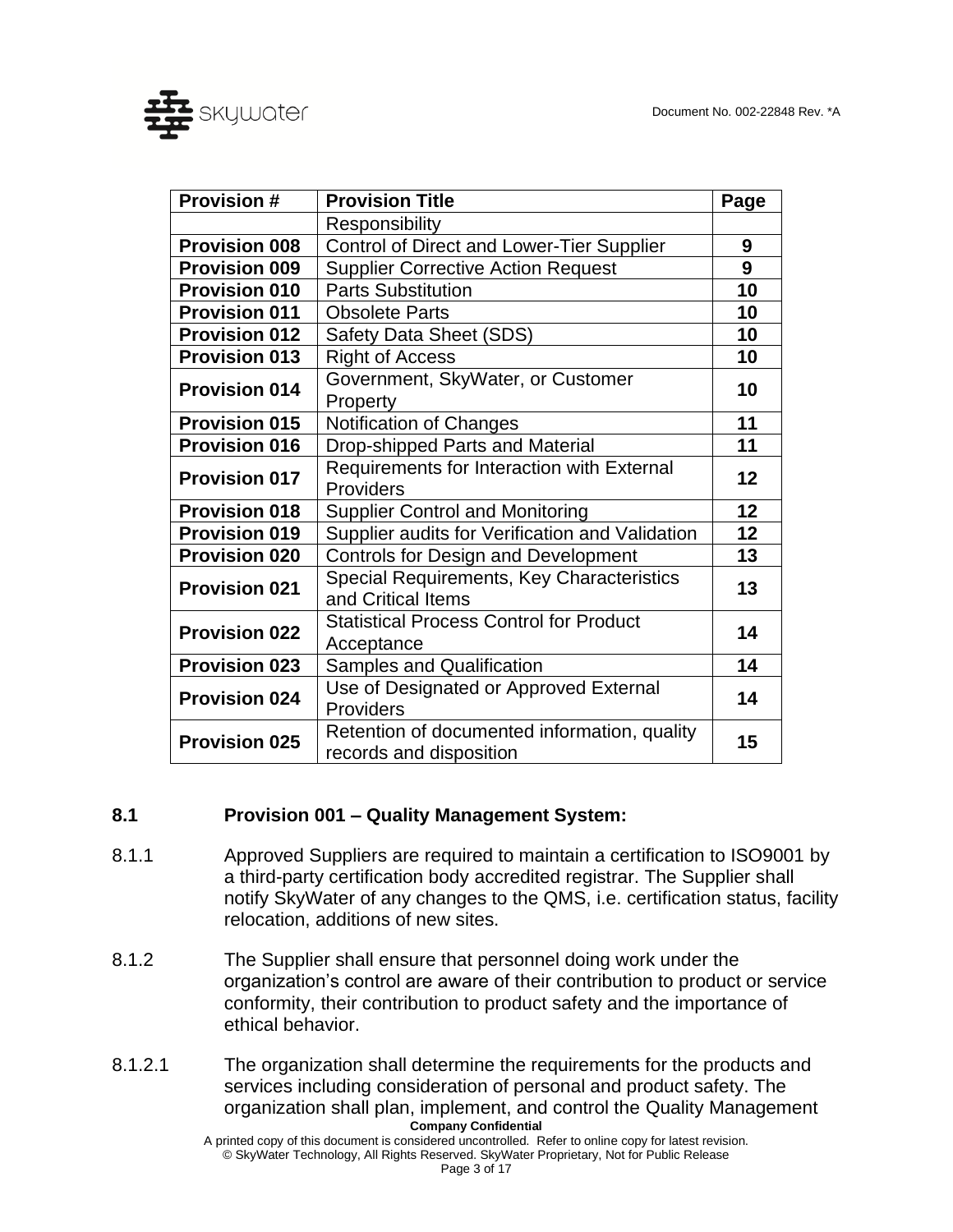

System processes needed to assure product safety during the entire product life cycle, as appropriate to the organization and the product.

- 8.1.3 The Quality Management System shall also detail strategies for the response to and the recovery from a broad spectrum of potential threats. Furthermore, the Quality Management System shall demonstrate the competence of the Supplier in the following fields:
	- 1) Quality risk-based thinking management;
	- 2) Business continuity plans;
	- 3) Pandemic/Disaster recovery plan;
	- 4) Financial Risk Solvency.
- 8.1.4 The Supplier shall at all times remain solely responsible for the implementation and adequacy of their Quality Management System.

### <span id="page-3-0"></span>**8.2 Provision 002 – Approved Supplier of Materials, Parts and Services:**

- 8.2.1 Material Requirements for Approved Suppliers are included on POs.
- 8.2.1.1 SkyWater will provide the identification of relevant technical data (e.g., specifications, drawings, process requirements, work instructions) as part of the Material Requirements to the Suppliers during the qualification process.
- 8.2.1.2 To assure and establish product quality, SkyWater may require specifics in personnel competence, including any required qualifications.
- 8.2.2 Suppliers are responsible for ensuring the compliance of materials used to manufacture parts supplied to SkyWater.
- 8.2.3 Approved Suppliers shall have a program to prevent the use of counterfeit parts.

### **8.2.4 Counterfeit Material/Parts:**

8.2.4.1 Counterfeit work means work that is or contains unlawful or unauthorized reproductions, substitutions, or alterations that have been knowingly mismarked, misidentified, or otherwise misrepresented to be authentic, and unmodified from the original manufacturer, or a source with the express written authority of the original manufacturer or current design activity, including an authorized aftermarket manufacturer.

**Company Confidential**

A printed copy of this document is considered uncontrolled. Refer to online copy for latest revision. © SkyWater Technology, All Rights Reserved. SkyWater Proprietary, Not for Public Release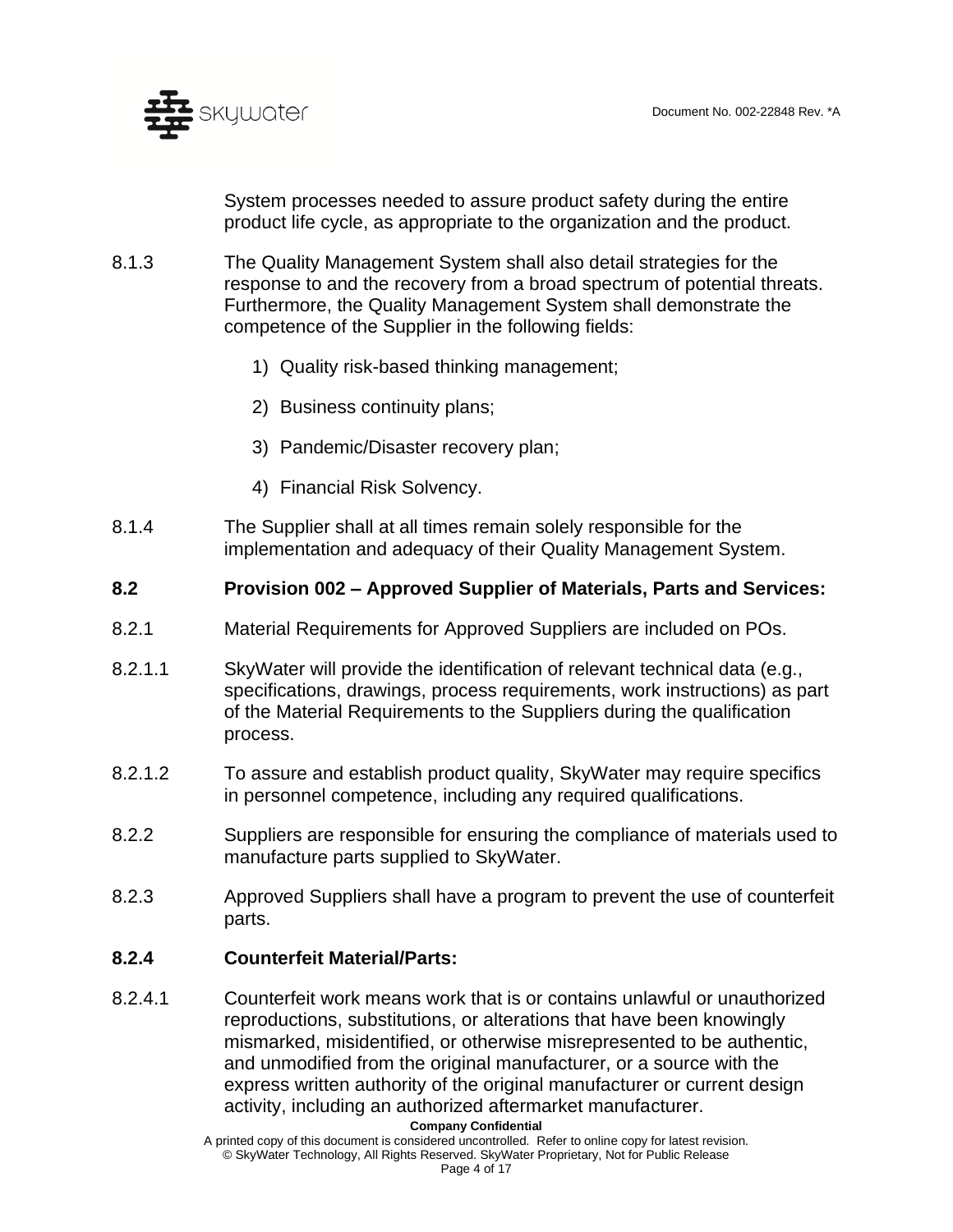

- 8.2.4.2 The Suppliers must represent and warrant that only new and authentic components, subcomponents, parts, material, and supplies are procured, used, incorporated into, and/or delivered in performance of this purchase order. No other material, part, or component other than a new and authentic part is to be used unless approved in advance by SkyWater.
- 8.2.4.3 Approved Suppliers agree and shall ensure that counterfeit parts are not delivered to SkyWater. The intentional or unintentional use, incorporation, or delivery of counterfeit parts is strictly prohibited. This includes parts being provided either as an end item deliverable or as a component/subcomponent of an end item deliverable under this agreement.
- 8.2.4.4 The Supplier shall maintain a system or method of item traceability that ensures tracking of the supply chain back to the original equipment manufacturer (OEM) of all parts, assemblies and subassemblies being delivered per this purchase order.
- 8.2.4.5 Approved Suppliers shall flow down the counterfeit prevention requirements to their Suppliers.
- 8.2.4.6 If a Supplier believes they may have discovered counterfeit materials, they are to quarantine and contact SkyWater as well as the source from which they obtained the products, and make their concerns known. Upon identification of counterfeit material, the Supplier shall:
	- Identify part(s) as nonconforming,
	- Not returns parts, but quarantine them.
- 8.2.4.7 Any suspected or confirmed counterfeit parts delivered to SkyWater are considered non-conforming material. These will not be returned to the Supplier.
- 8.2.4.8 Approved Suppliers shall immediately notify SkyWater in writing if Supplier or sub-tier Supplier cannot purchase or acquire authentic components, subcomponents, parts, material, and supplies directly from the OEM.

### **8.2.5 Certificate of Compliance, or Conformance (CofC), Certificate of Analysis (CofA):**

The Approved Supplier shall submit with each shipment either on their packing list, or attachments, a certificate of conformance/compliance or analysis which shall be dated and bear the signature and title of an

A printed copy of this document is considered uncontrolled. Refer to online copy for latest revision. © SkyWater Technology, All Rights Reserved. SkyWater Proprietary, Not for Public Release Page 5 of 17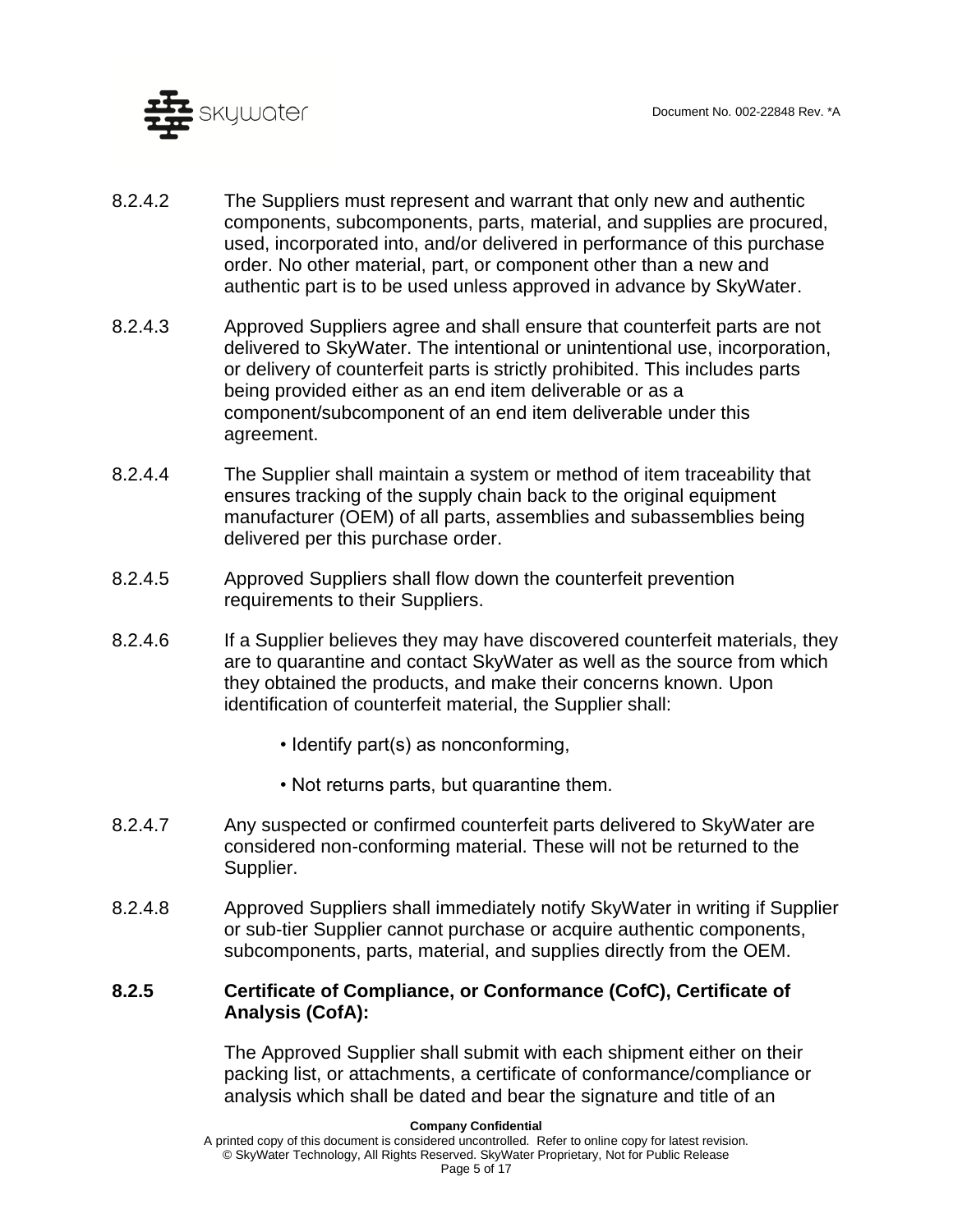

authorized Supplier Quality Representative, stating that the materials and services provided to SkyWater are in conformance with the applicable requirements of the PO, drawings, specifications, and Material Requirements.

Suppliers of Gas, Chemicals, and Wafers must email CofAs, CofCs to Buyers and Stores IQA prior to or upon shipment. Supporting documentation of the results in the CofC/CofA must be on file and be made available to SkyWater, its customer(s), Government Representatives, and/or any other regulatory or statutory agency upon request.

Certification must include the following:

- 1) The Supplier's full name and address;
- 2) SkyWater PO number;
- 3) SkyWater part number, revision, and as applicable, serial numbers;
- 4) SkyWater material requirement specification number, including the revision number;
- 5) PO quantity;
- 6) Quantity shipped;
- 7) Lot / Date Code;
- 8) Name of lower-tier Supplier and description of service provided (if applicable);
- 9) Authorized signature and date.
- 8.2.5.1 An example of an acceptable statement of Certificate of compliance/conformance is as follows: "This is to certify that all items noted are in conformance with the contract, drawings, specifications, and other applicable documentation, and that all process certifications, chemical and physical test reports are on file and are available for review by SkyWater". Unless specifically required per purchased order, the Supplier's lower-tier Supplier/processor CofCs shall be made available to SkyWater, SkyWater customer(s), authorized Government Representative, or any other regulatory or statutory agency upon request.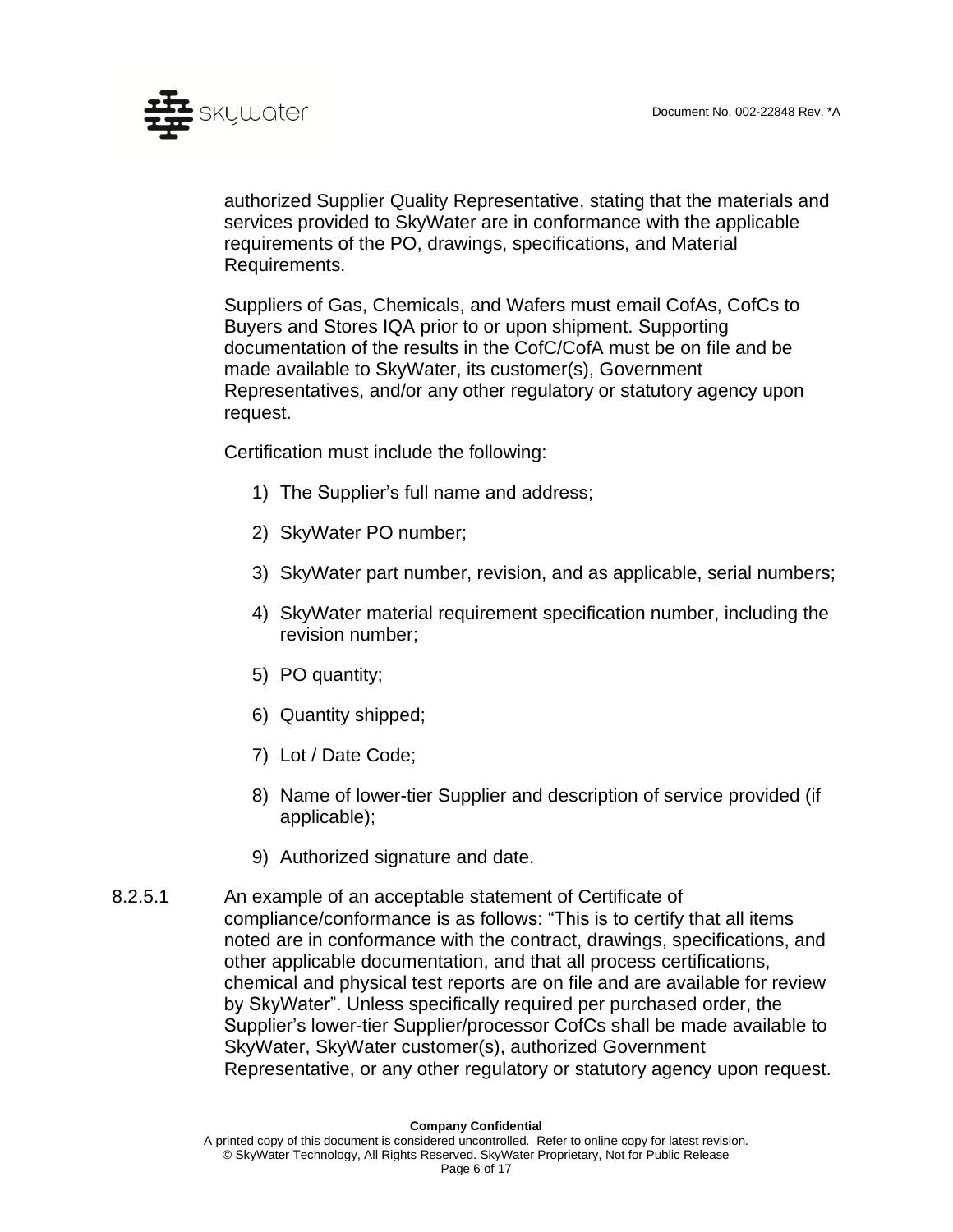

8.2.5.2 Statements on certification documents must be positive and unqualified. Words such as "To the best of our knowledge" or "We believe the information contained herein is true" are not acceptable.

### <span id="page-6-0"></span>**8.3 Provision 003 – Identification, Preservation, Packaging, and Packing:**

- 8.3.1 Unless otherwise noted on the PO, packaging and packing of all products shall be in accordance with Standard Commercial Packaging Practices. Each packing list shall include, as a minimum, the following information:
	- 1) SkyWater Part number;
	- 2) Supplier Part Number;
	- 3) PO number;
	- 4) Quantity;
	- 5) Supplier/Manufacturer's identification.
- 8.3.2 SkyWater maintains specific requirements based on the type of the materials provided/supplied and these requirements are communicated to the Suppliers and listed on the POs, as needed.
- 8.3.3 It is the Supplier's responsibility to package their product using methods that meet DOT requirements and ensure materials are delivered without being damaged during the shipping process.

### <span id="page-6-1"></span>**8.4 Provision 004 – Measuring & Test Equipment:**

- 8.4.1 Supplier shall test, inspect, and verify that the materials, parts or services provided meet SkyWater requirements. This can include the production (in process) tests, inspections, or verifications.
- 8.4.2 It is the Supplier's responsibility to ensure all equipment used to test, inspect, and verify SkyWater supplied parts are maintained, calibrated and traceable to the National Institute of Standards and Technology (NIST) requirements.
- 8.4.3 The calibration system used by the Supplier must be in accordance with ISO 17025, General Requirements for the Competence of Testing and Calibration Laboratories.

### <span id="page-6-2"></span>**8.5 Provision 005 – Shelf Life/Expiration Date:**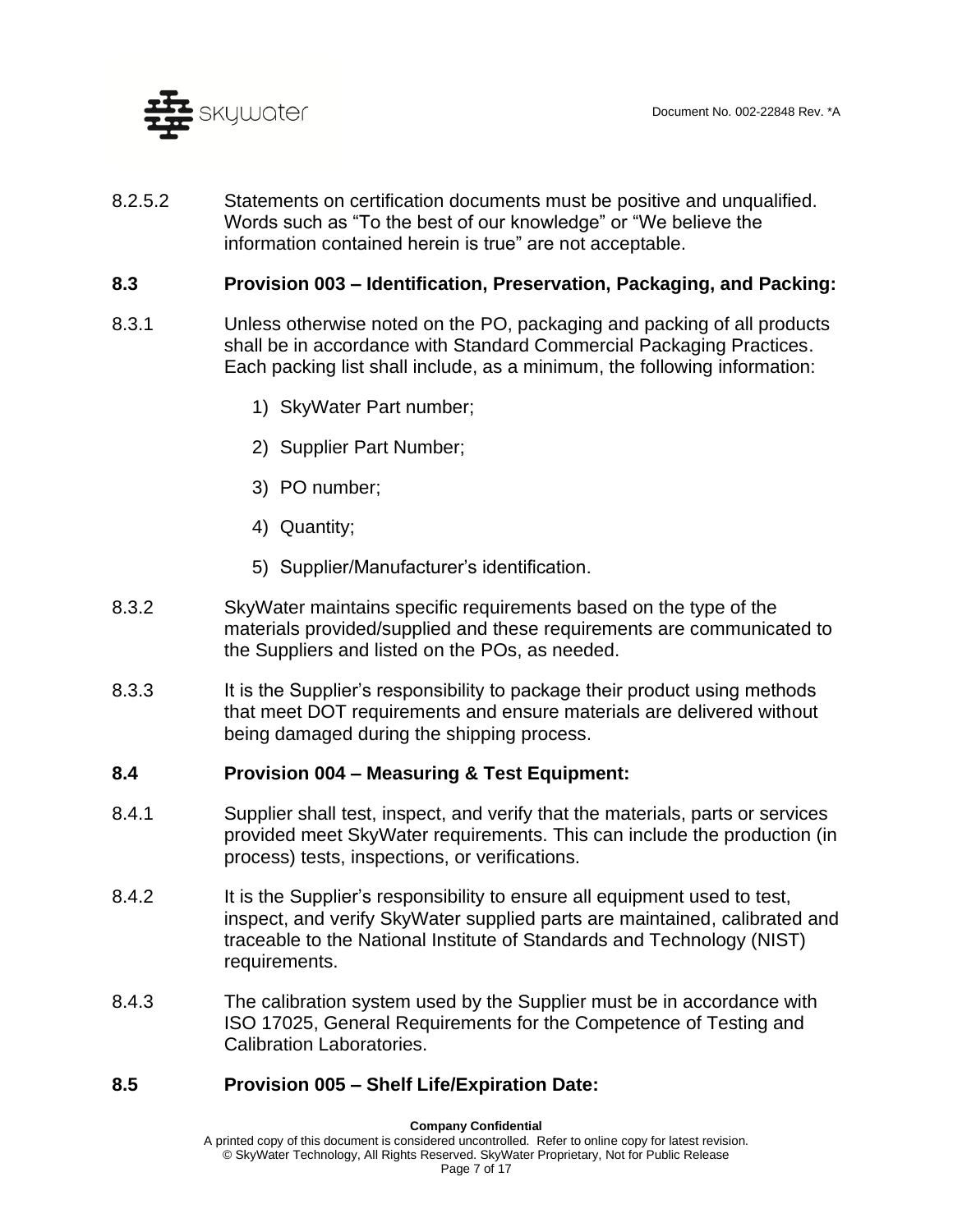

- 8.5.1 SkyWater will have specific shelf life requirements based on the type of the materials provided/supplied and these requirements will be communicated to the Suppliers in the material governing specs.
- 8.5.2 The expiration dates shall be clearly recorded on the packaging and shipping documents. As a minimum, the material or documentation shall contain the following information:
	- 1) Part Number;
	- 2) Part Name;
	- 3) Manufacturer Name;
	- 4) Unit of Measure;
	- 5) Lot/Batch Number;
	- 6) Shelf-Life Exp. Date;
	- 7) Manufacture Date.

### <span id="page-7-0"></span>**8.6 Provision 006 – Temperature Sensitive Material:**

- 8.6.1 For temperature sensitive material, the Supplier must identify each shipment of temperature sensitive material with the manufacture date, storage temperature and recommended shelf life.
- 8.6.2 In addition to the normal identification requirements of name, type, size, lot/date code, and quantity identification, special handling conditions must also be recorded on the shipping document, such as temperature requirements for transport.

### <span id="page-7-1"></span>**8.7 Provision 007 – Notification of Non-conformances Responsibility:**

- 8.7.1 The Supplier shall inform SkyWater immediately when there is a reason to suspect that products previously supplied to SkyWater may not be in accordance with SkyWater drawing(s), specification, or purchase order requirements.
- 8.7.2 The Supplier shall promptly inform SkyWater of any circumstance related to materials, manufacturing, processing, processes, methods, equipment, design, etc. which may make a product susceptible to premature failure or otherwise place the safe operation of that product at risk.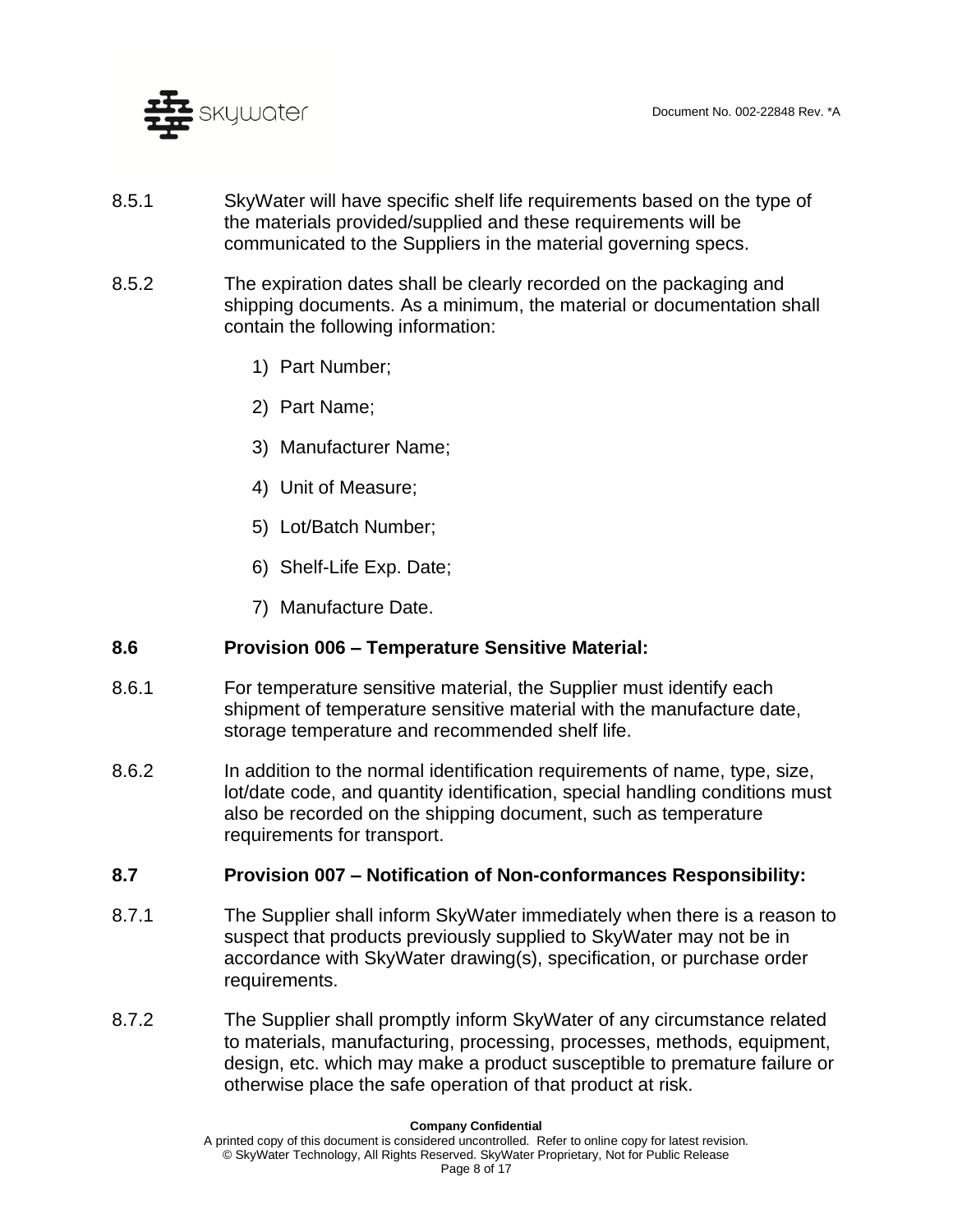

- 8.7.3 The notification shall describe the nature of the discovered anomaly, its applicability to SkyWater part number(s), quantities affected and the probable impact to the proper function/performance of the item supplied.
- 8.7.4 The Supplier shall not ship nonconforming products, materials, parts, or services to SkyWater. If the Supplier deems the nonconforming product acceptable, approval from SkyWater is required for disposition and shipping.
- 8.7.5 Any nonconformance on such final deliverable product, processes, or service to the purchase order, SkyWater drawings, SkyWater specifications or applicable documents must be submitted to SkyWater for approval prior to usage or shipment, unless otherwise documented on SkyWater's Purchase Order.
- 8.7.6 The Supplier is responsible for notifying SkyWater if they have received any corrective actions from the government or regulatory agencies within 30 days.
- 8.7.7 SkyWater reserves the right to reject an entire lot if any defects are detected at SkyWater.

### <span id="page-8-0"></span>**8.8 Provision 008 – Control of Direct and Lower-Tier Supplier:**

- 8.8.1 The Supplier is responsible for the quality of all sub-tier products.
- 8.8.2 The Supplier shall flow-down all applicable SkyWater purchase order requirements, including, but not limited to Terms and Conditions, Federal Acquisition Regulations (FAR), Defense Federal Acquisition Regulations Supplements (DFARSs), and Quality Provisions listed in this agreement to their direct and sub-tiers external providers and performing work involving this purchase order.
- 8.8.3 The Supplier shall control and monitor their external providers' performance.

### <span id="page-8-1"></span>**8.9 Provision 009 – Supplier Corrective Action Request:**

- 8.9.1 A Supplier Corrective Action Request (SCAR) will be issued by SkyWater to the Supplier when corrective action is required. Upon notification of the SCAR, the Supplier shall take immediate containment action.
- 8.9.2 The Supplier shall complete the analysis of cause and propose corrective action within SkyWater's instructions and response time.

A printed copy of this document is considered uncontrolled. Refer to online copy for latest revision. © SkyWater Technology, All Rights Reserved. SkyWater Proprietary, Not for Public Release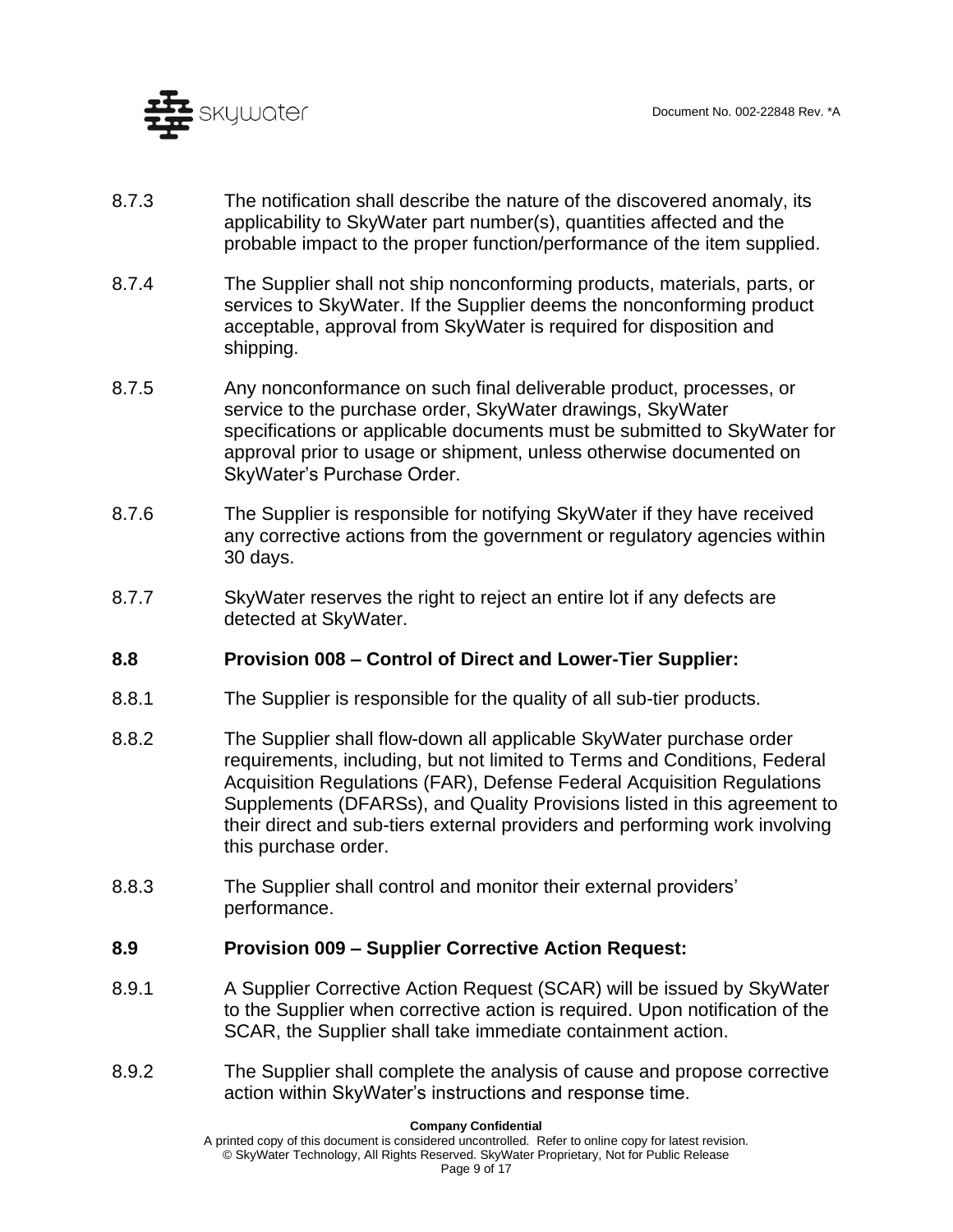

## <span id="page-9-0"></span>**8.10 Provision 010 – Parts Substitution:**

8.10.1 The Supplier shall not deliver substitute parts for the part specified on the purchase order unless SkyWater and/or SkyWater customers have approved the substitution in writing as evidenced by a formally released SkyWater alternate parts document, other record, or instruction.

### <span id="page-9-1"></span>**8.11 Provision 011 – Obsolete Parts:**

8.11.1 The Supplier shall notify SkyWater of any End of Life, Obsolescence or Form, Fit, or Function issues for ten (10) years beyond the acceptance date of the PO.

### <span id="page-9-2"></span>**8.12 Provision 012 – Safety Data Sheet (SDS):**

8.12.1 Operational Safety and Health Administration (OSHA) Global Harmonized System (GHS) (formerly MSDS and label requirements): each purchased product shipment shall contain appropriate hazard and precautionary information using Safety Data Sheets (formerly MSDS), and labels shall be in accordance with GHS requirements.

### <span id="page-9-3"></span>**8.13 Provision 013 – Right of Access:**

- 8.13.1 During the fulfillment of the order, SkyWater, SkyWater customers, and/or a regulatory or statutory agency including Government Representatives, reserve the right to attend, review, and participate in the Supplier's quality management system and associated manufacturing processes including inspection and testing of any work related to this agreement.
- 8.13.2 SkyWater, SkyWater customers, and/or regulatory or statutory authorities shall be afforded the right to verify at the Supplier's premises (or Supplier's subcontracting premises) that the Supplier's product conforms to all specified requirements.
- 8.13.3 Supplier will permit, and require its subcontractors to permit, SkyWater, its direct or indirect customers, their respective representatives and any government representatives, to witness and inspect Products or Services and any or all stages of their production or testing at any time at the facilities of the Supplier or any of its subcontractors.

#### <span id="page-9-4"></span>**8.14 Provision 014 – Government, SkyWater, or Customer Property:**

8.14.1 When applicable, property supplied by SkyWater, its customer(s), and/or the Government to be incorporated into the Supplier's finished product

#### **Company Confidential**

A printed copy of this document is considered uncontrolled. Refer to online copy for latest revision. © SkyWater Technology, All Rights Reserved. SkyWater Proprietary, Not for Public Release Page 10 of 17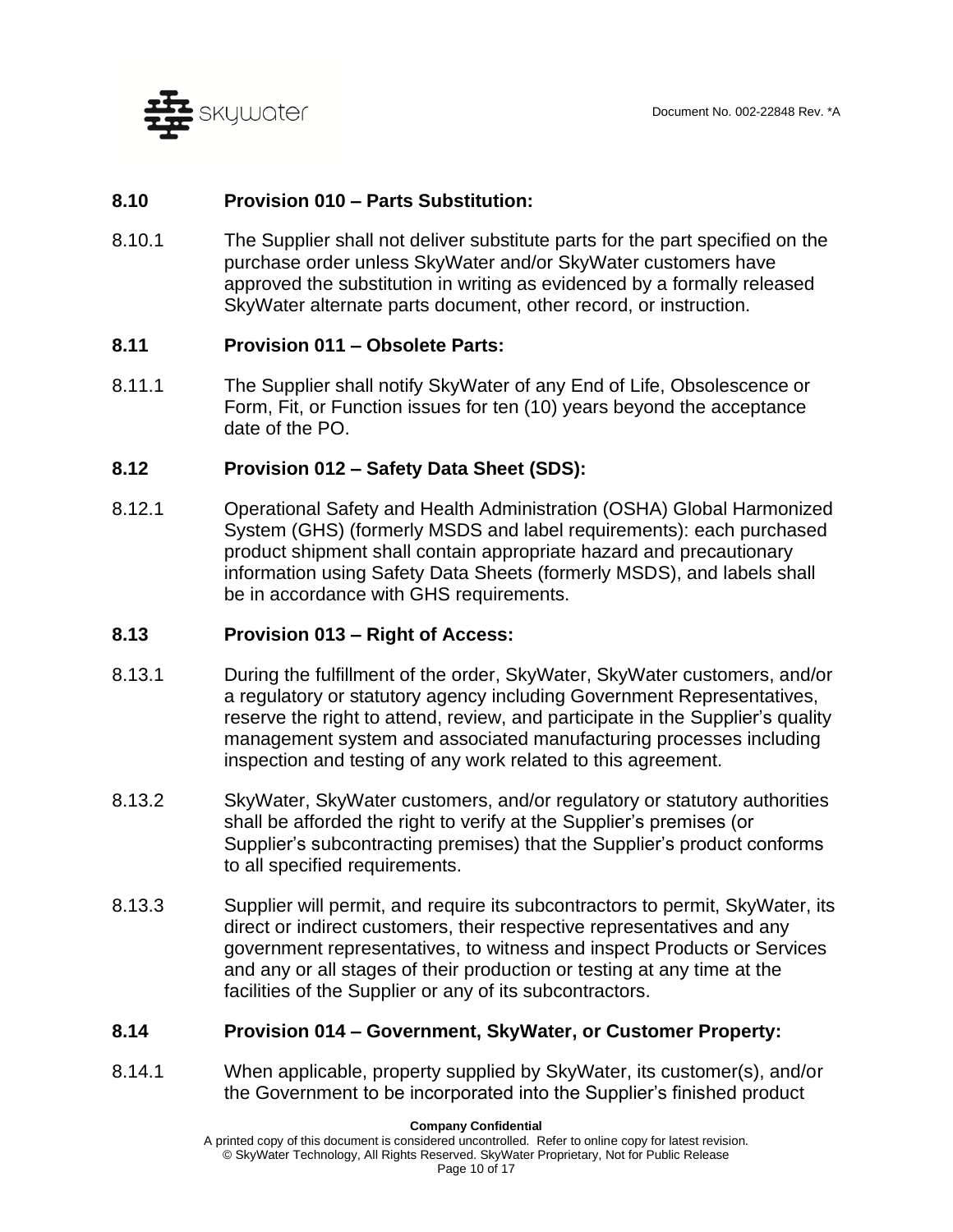

shall be inspected upon receipt. The Supplier shall protect, safeguard and maintain the property throughout the manufacturing process or life cycle.

8.14.2 When the property is lost, damaged, or otherwise found to be unsuitable for use, the Supplier shall report this to SkyWater and retain documented information on what has occurred.

### <span id="page-10-0"></span>**8.15 Provision 015 – Notification of Changes:**

- 8.15.1 The Supplier shall provide written notification to SkyWater prior to implementing the changes listed below:
	- 1) Manufacturing process, products, and/or services;
	- 2) Critical raw material;
	- 3) Manufacturing locations;
	- 4) Changes of external providers;
	- 5) Quality Management System;
	- 6) Machinery & Equipment changes.

The Supplier is responsible to communicate this requirement to direct and all its sub-tier Suppliers. To submit change requests, contact your SkyWater buyer. Suppliers are encouraged to submit change requests to improve quality, reliability, and process capability, as well as reducing costs and lead-times. No changes shall be made without SkyWater approval.

8.15.2 The Supplier must notify SkyWater 90 days prior to making any changes in the manufacturing process, changing the manufacturing locations, or any critical raw material changes for products supplied.

### <span id="page-10-1"></span>**8.16 Provision 016 – Drop-shipped Parts and Material:**

8.16.1 When the Supplier is requested by SkyWater to drop-ship parts or material to a location other than SkyWater, they will include a copy of the purchase order along with all required data and certifications specified by the purchase order's Quality Assurance Codes (QAC's / QC's). The Supplier will also send electronic copies of the packing slip and tracking information to SkyWater at the time of shipment. The Supplier will ensure source inspection is performed or a waiver for such inspection is received from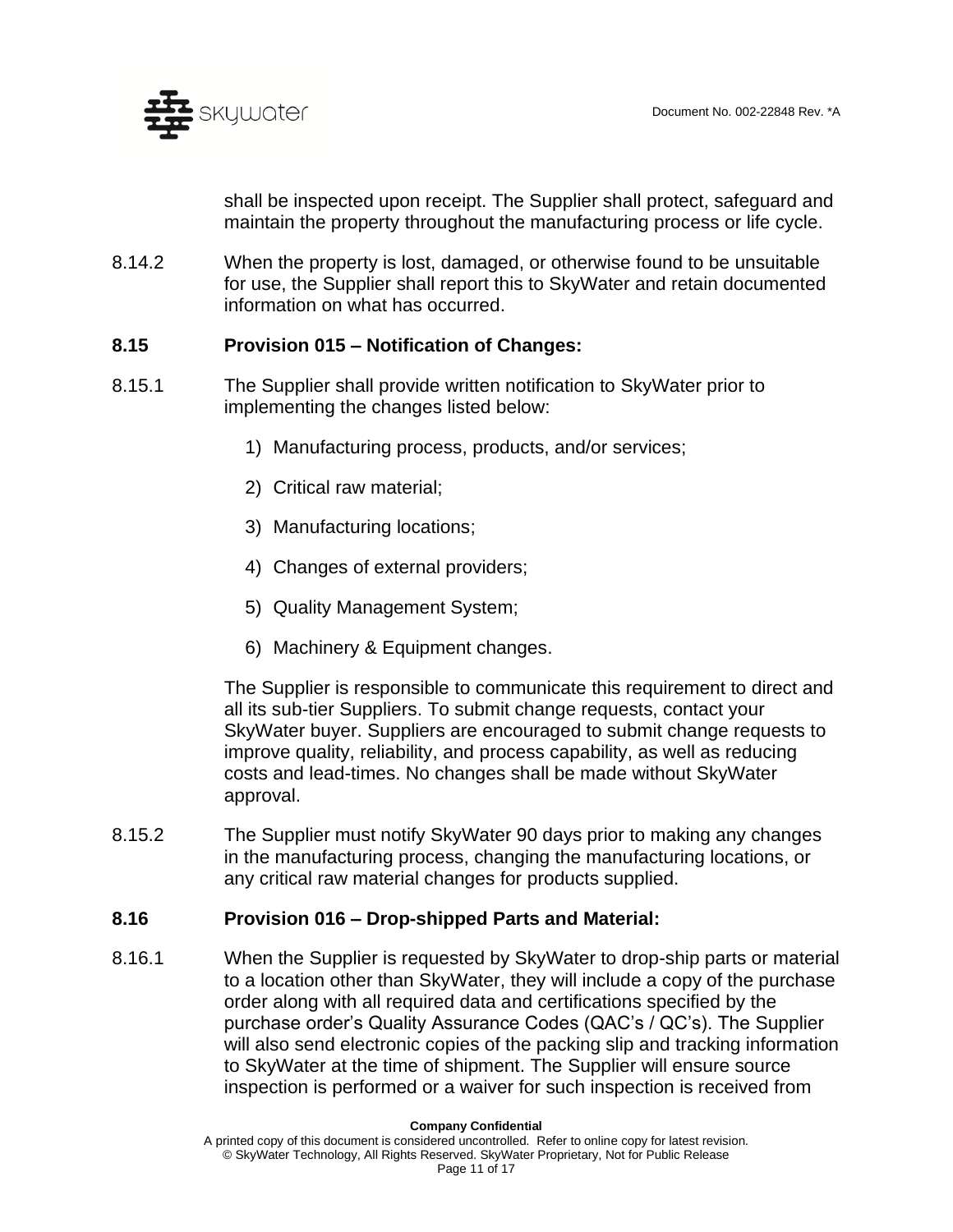

SkyWater Quality prior to shipment if the purchase order contains a Quality Condition requiring source inspection.

8.16.2 The receiving organization of drop-shipped material will notify SkyWater when parts and materials are received. The receiver will also verify the appropriate type and quantity of materials and ensure such materials are undamaged by shipping and handling. The receiver will immediately notify SkyWater of any problems or concerns with received materials.

## <span id="page-11-0"></span>**8.17 Provision 017 – Requirements for Interaction with External Providers:**

- 8.17.1 SkyWater reserves the right to identify the requirements for interaction with SkyWater's external providers including:
	- 1) The use of interactive documentation;
	- 2) The use of email or other means agreed in writing;
	- 3) Documented confirmation methods of all verbal interaction.
- 8.17.2 In addition to the other requirements listed in this document, Suppliers shall hold all information received from SkyWater with confidence and nothird-party request for information will be authorized unless approved, in writing, by SkyWater.

### <span id="page-11-1"></span>**8.18 Provision 018 – Supplier Control and Monitoring:**

8.18.1 SkyWater has established Approved Supplier performance monitoring criteria, contingency risk assessment and a development process for its Suppliers of products and services to assess Supplier performance relative to the organization's expectations. The criteria used are quality, delivery/lead time, ease of doing business, cost, support, and risk assessments.

### <span id="page-11-2"></span>**8.19 Provision 019 – Supplier Audits for Verification and Validation:**

- 8.19.1 SkyWater and its customers reserve the right to conduct audits at Supplier locations, remote audits, or off-site review audits in order to verify and validate Supplier's compliance with SkyWater's requirements.
- 8.19.2 Communication about the Supplier audit will be initiated by SkyWater and done in accordance with the SkyWater audit procedures.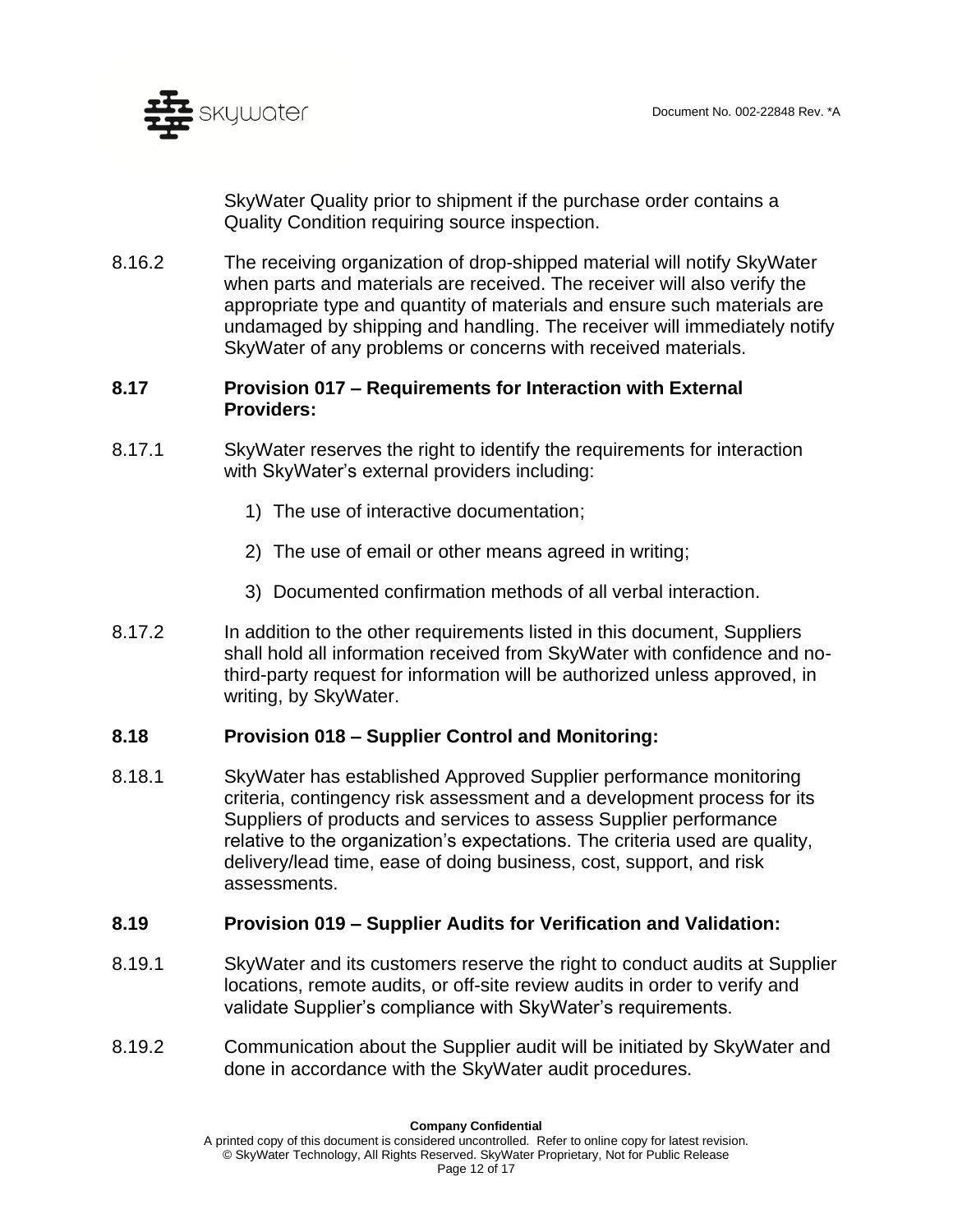

- 8.19.3 Each auditing party shall be entitled to visit the Supplier's premises during normal business hours and inspect methods of manufacturing and related quality assurance systems, provided that SkyWater shall comply with the Supplier's reasonable safety and security requirements and policies prescribed for such premises.
- 8.19.4 The Supplier may adequately protect its business know-how during the audits and shall not be required to furnish any confidential information of any other customer of the Supplier.
- 8.19.5 Deficiencies identified by an Auditing Party and agreed upon by both parties during an audit shall be corrected within a reasonable time period by the Supplier. The corrective actions planned by Supplier, and upon SkyWater's request, the status of their performance shall be communicated by the Supplier to SkyWater.

## <span id="page-12-0"></span>**8.20 Provision 020 – Controls for Design and Development:**

- 8.20.1 SkyWater requires Suppliers to establish, implement and maintain controls to the design and development process to ensure that:
	- 1) The results to be achieved are defined;
	- 2) Reviews are conducted to evaluate the ability of the results of design and development to meet requirements;
	- 3) Verification activities are conducted to ensure that the resulting products and services meet the requirements for the specified application of intended use;
	- 4) Any necessary actions are taken on problems determined during the reviews, or verification and validation activities;
	- 5) Documented information of these activities is retained;

### <span id="page-12-1"></span>**8.21 Provision 021 – Special Requirements, Key Characteristics and Critical Items:**

8.21.1 SkyWater identifies key characteristics as product or process characteristics that are considered to have a significant impact on the form, fit or function of the part and/or influence customer perception of the end product. Any critical to quality characteristics identified by SkyWater are to be considered key characteristics and communicated to Supplier and Approved Supplier.

A printed copy of this document is considered uncontrolled. Refer to online copy for latest revision. © SkyWater Technology, All Rights Reserved. SkyWater Proprietary, Not for Public Release Page 13 of 17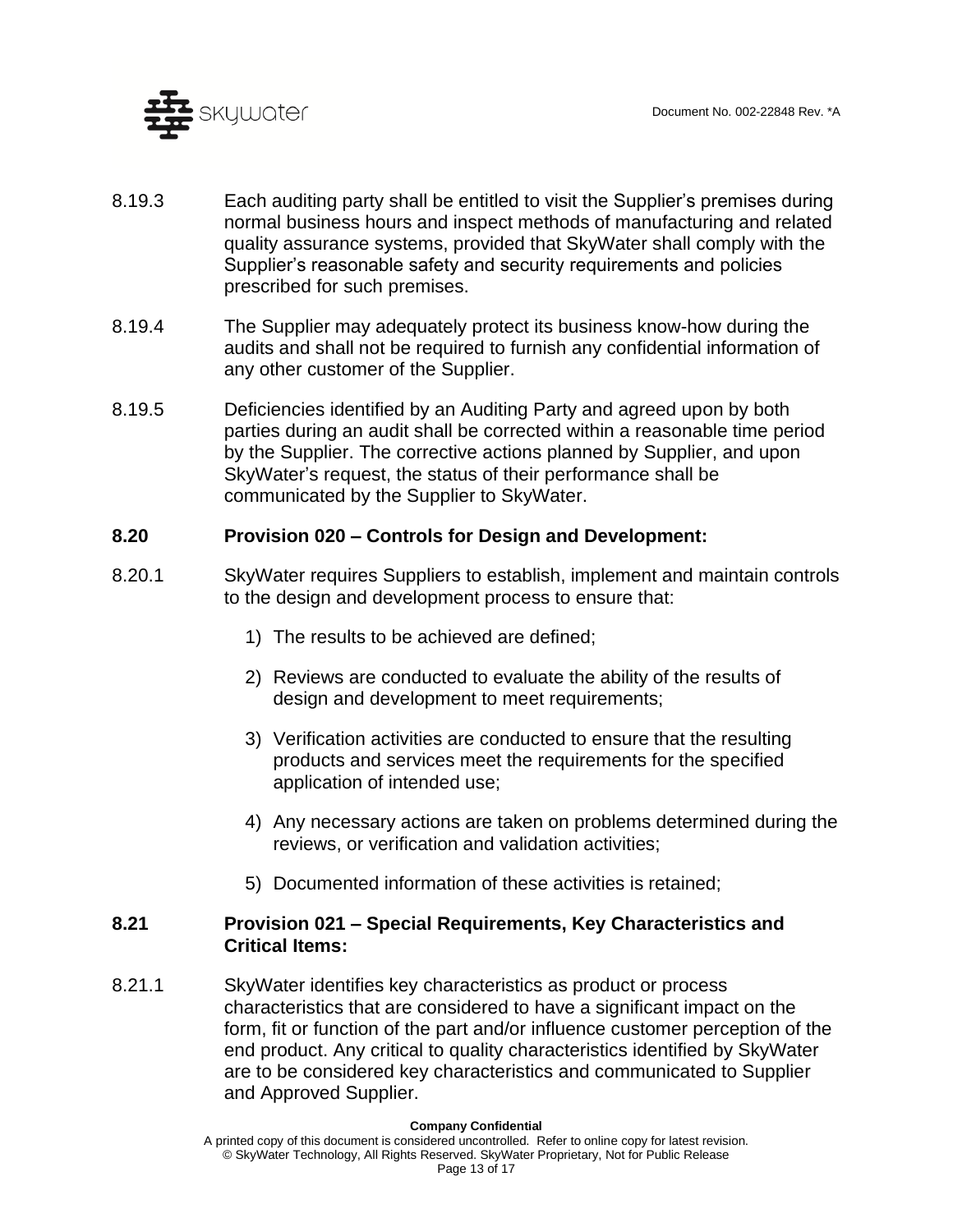

- 8.21.2 Key characteristics shall be identified on relevant control plans and manufacturing process documentation.
- 8.21.3 On key characteristics where statistical process control (SPC) has or will be applied, the Supplier shall complete a process capability study for each key characteristic.

### <span id="page-13-0"></span>**8.22 Provision 022 – Statistical Process Control for Product Acceptance:**

- 8.22.1 When necessary, the Suppliers shall use Statistical Process Control (SPC) techniques as a preferred methodology to ensure production quality, conformity, and product acceptance.
- 8.22.2 SPC shall be used to measure, analyze, and eliminate sources of variations detrimental to product quality. SPC shall be administered by the Supplier in areas of highest potential benefit and/or on Critical Characteristics flowed down in drawings.
- 8.22.3 When necessary, as part of Statistical Process Control (SPC) techniques, the Supplier shall implement related instructions for product acceptance.

### <span id="page-13-1"></span>**8.23 Provision 023 – Samples and Qualification:**

- 8.23.1 In some cases, SkyWater Suppliers will need to provide test specimens and samples for design, inspection/verification, investigation, or auditing.
- 8.23.2 In addition to this, the Supplier may be requested to provide qualification test reports as specified.
- 8.23.3 Samples shipped must have a large sticker or label identifying the container as a "Sample" or "Qualification".
- 8.23.4 Certain requirements for samples based on the types of the materials provided/supplied are communicated to the Suppliers and listed on the POs as needed.
- 8.23.5 Documents must not include the SkyWater specific part number to avoid misidentification as a production part.

### <span id="page-13-2"></span>**8.24 Provision 024 – Use of Designated or Approved External Providers:**

8.24.1 SkyWater is committed to quality and therefore requires the use of customer-designed or approved External Providers, including process sources.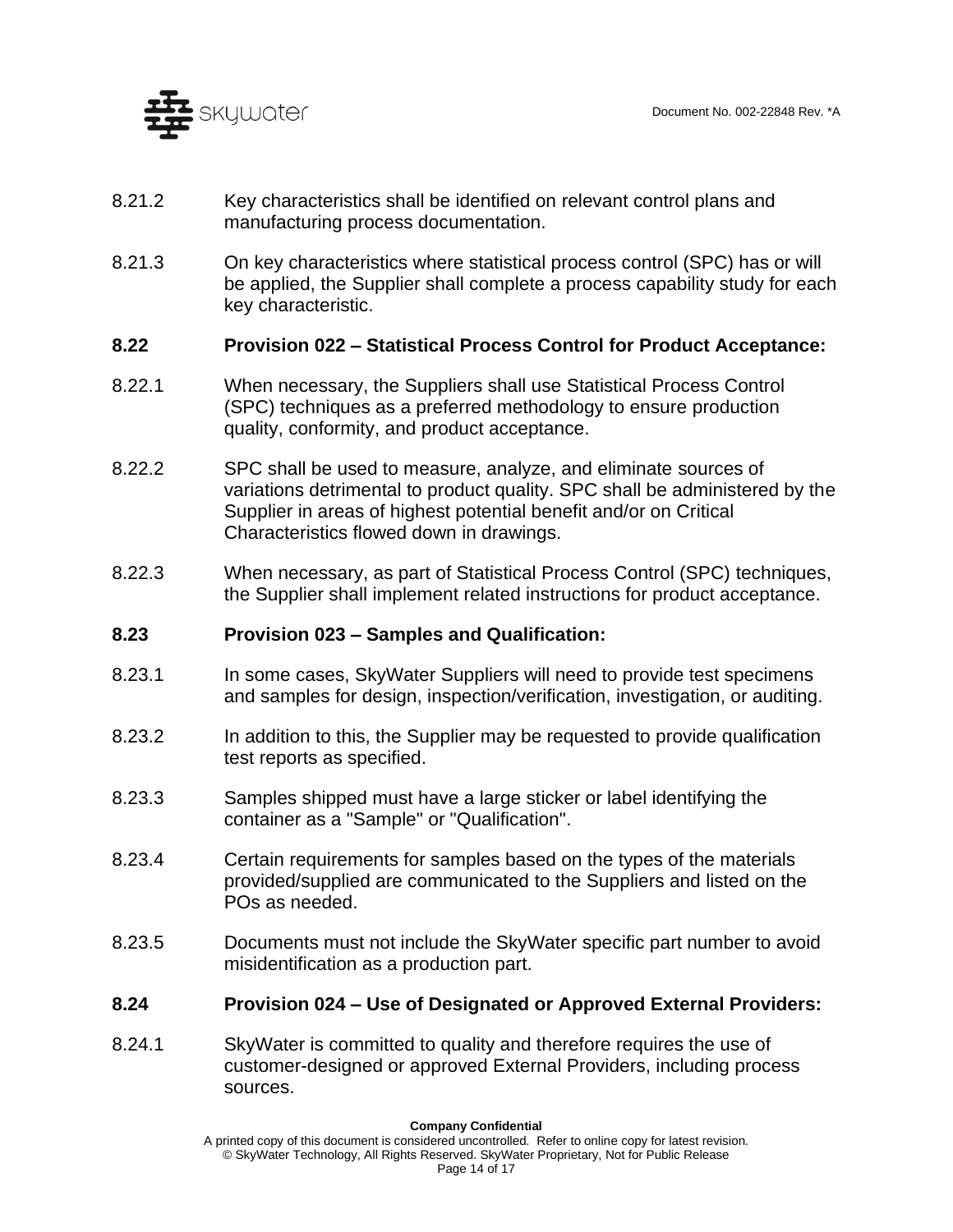

- 8.24.2 Suppliers are required to use only approved External Providers or otherwise customer-designated Suppliers.
- 8.30.3 It is the responsibility of the Supplier to review all identified quality provisions and ensure compliance and the flow down of applicable requirements, including customer requirements (most current revision). When there is any confusion or conflict between identified clauses or other SkyWater documentation, then it is the Supplier's responsibility to contact SkyWater to resolve those issues prior to initiating work.

### <span id="page-14-0"></span>**8.25 Provision 025 – Retention of Documented Information, Quality Records and Disposition:**

- 8.25.1 Unless otherwise specified on the Purchase Order, the latest specification revision effective during the time the lot of raw materials or parts was manufactured or processed shall apply. In the event that a document has been superseded, the latest revision of the superseding document shall apply.
- 8.25.2 All records related to the manufacturing, testing, test reports, inspection reports (receiving, in-process and final inspection), and verification of parts supplied to a SkyWater PO shall be maintained for a minimum of ten (10) years from delivery and final payment, unless otherwise specified by SkyWater. These records shall be accessible, upon request, to SkyWater, SkyWater customers, or to regulatory and statutory authorities.
- 8.25.3 All records shall remain legible, readily identifiable and retrievable. Changes to a record shall remain identifiable.
- 8.25.4 These records will be made available to SkyWater, its customers, or regulatory agency upon request at any time.

## **9. QUALITY REQUIREMENTS: N/A**

## **10. RECORDS: SkyWater Internal Use Only**

- 10.1 Storage location and retention period for Document Control records is specified in procedure 00-00064 – Record Retention Policy and **Procedures**
- 10.2 Document History

#### **Company Confidential**

A printed copy of this document is considered uncontrolled. Refer to online copy for latest revision. © SkyWater Technology, All Rights Reserved. SkyWater Proprietary, Not for Public Release Page 15 of 17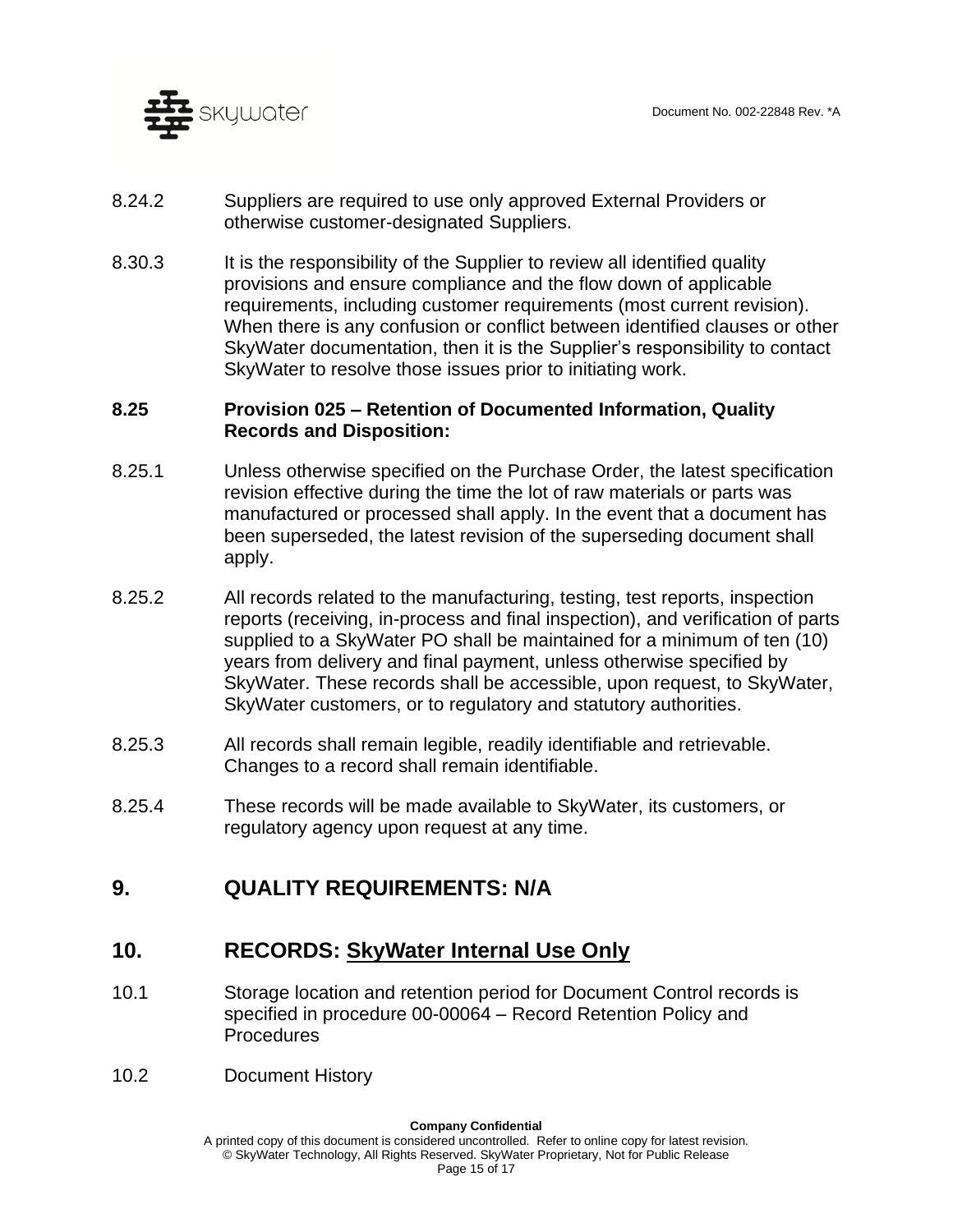

## **[Document History Query](http://change.skywatertechnology.com/changeMgmt-ecn/SQLReportServlet?report=ecn_history)**

To access the document revision history, CTRL-click (click if PDF document) on the above link to bring up the web query page and enter the spec number in the dialog box and click on submit.

# **11. PREVENTIVE MAINTENANCE: N/A**

## **12. POSTING SHEETS/FORMS/APPENDIX: N/A**